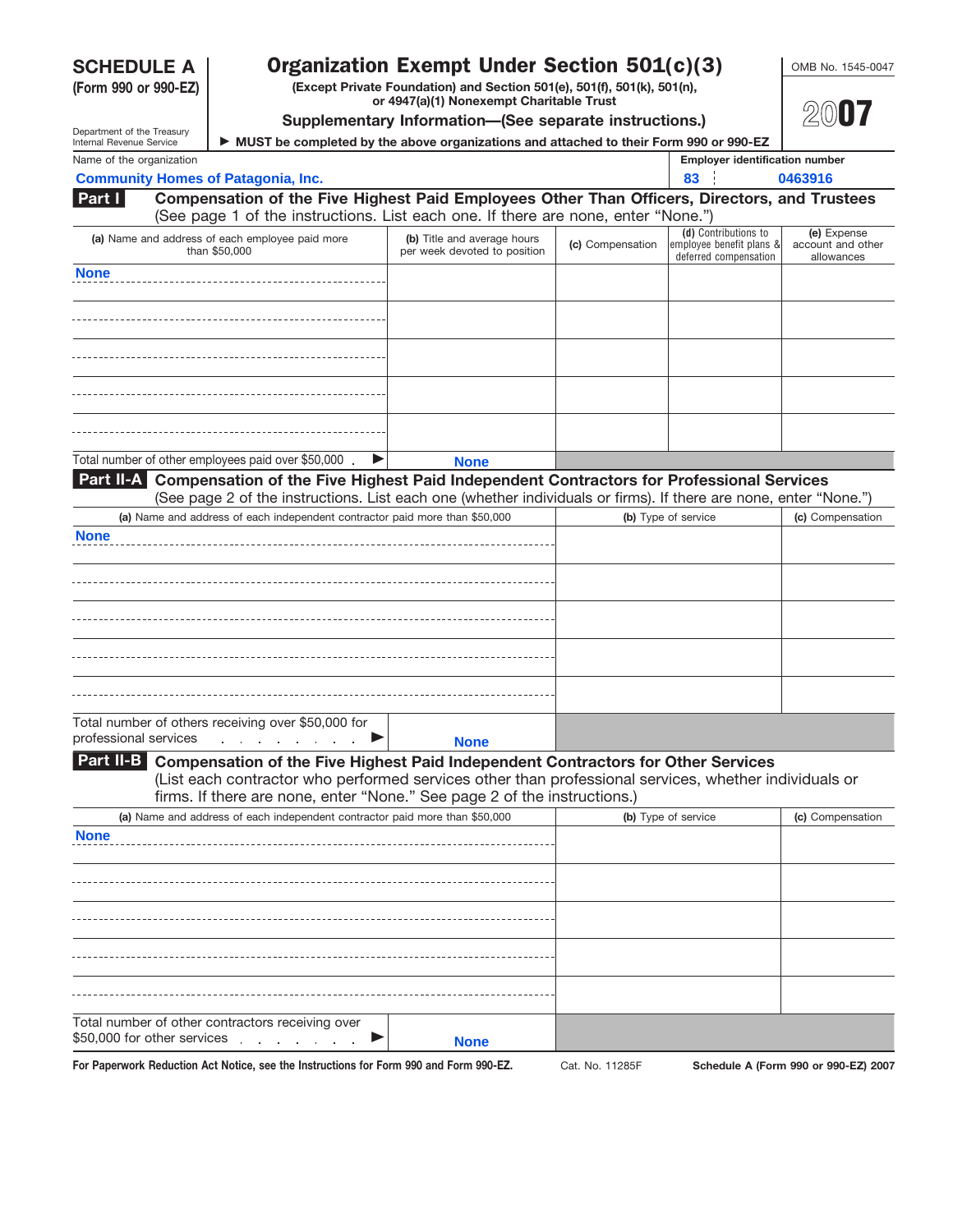|    | Schedule A (Form 990 or 990-EZ) 2007                                                                                                                                                                                                                                                                                                                                                                                                                                                                     |          |     | Page 2   |
|----|----------------------------------------------------------------------------------------------------------------------------------------------------------------------------------------------------------------------------------------------------------------------------------------------------------------------------------------------------------------------------------------------------------------------------------------------------------------------------------------------------------|----------|-----|----------|
|    | Part III<br><b>Statements About Activities (See page 2 of the instructions.)</b>                                                                                                                                                                                                                                                                                                                                                                                                                         |          | Yes | No       |
| 1. | During the year, has the organization attempted to influence national, state, or local legislation, including any<br>attempt to influence public opinion on a legislative matter or referendum? If "Yes," enter the total expenses paid<br>or incurred in connection with the lobbying activities $\triangleright$ \$ ______________________(Must equal amounts on line 38,                                                                                                                              | 1        |     | ✔        |
|    | Organizations that made an election under section 501(h) by filing Form 5768 must complete Part VI-A. Other<br>organizations checking "Yes" must complete Part VI-B AND attach a statement giving a detailed description of<br>the lobbying activities.                                                                                                                                                                                                                                                  |          |     |          |
| 2  | During the year, has the organization, either directly or indirectly, engaged in any of the following acts with any<br>substantial contributors, trustees, directors, officers, creators, key employees, or members of their families, or<br>with any taxable organization with which any such person is affiliated as an officer, director, trustee, majority<br>owner, or principal beneficiary? (If the answer to any question is "Yes," attach a detailed statement explaining the<br>transactions.) |          |     |          |
| а  |                                                                                                                                                                                                                                                                                                                                                                                                                                                                                                          | 2a       |     | V        |
| b  | Lending of money or other extension of credit? The contract of the contract of the contract of the contract of the contract of the contract of the contract of the contract of the contract of the contract of the contract of                                                                                                                                                                                                                                                                           | 2b       |     | V        |
| С  |                                                                                                                                                                                                                                                                                                                                                                                                                                                                                                          | 2c       |     | V        |
| d  | Payment of compensation (or payment or reimbursement of expenses if more than \$1,000)?                                                                                                                                                                                                                                                                                                                                                                                                                  | 2d       | ✓   |          |
| е  | Transfer of any part of its income or assets?<br>Transfer of any part of its income or assets?                                                                                                                                                                                                                                                                                                                                                                                                           | 2e       |     | V        |
|    | 3a Did the organization make grants for scholarships, fellowships, student loans, etc.? (If "Yes," attach an explanation<br>of how the organization determines that recipients qualify to receive payments.) exclude the contact of how the organization determines that recipients qualify to receive payments.)                                                                                                                                                                                        | За       |     | V        |
| b  | Did the organization have a section 403(b) annuity plan for its employees?                                                                                                                                                                                                                                                                                                                                                                                                                               | 3b       |     |          |
| С  | Did the organization receive or hold an easement for conservation purposes, including easements to preserve open<br>space, the environment, historic land areas or historic structures? If "Yes," attach a detailed statement                                                                                                                                                                                                                                                                            | Зс       |     | V        |
|    | d Did the organization provide credit counseling, debt management, credit repair, or debt negotiation services?                                                                                                                                                                                                                                                                                                                                                                                          | 3d       |     |          |
|    | 4a Did the organization maintain any donor advised funds? If "Yes," complete lines 4b through 4g. If "No," complete<br>lines 4f and 4g                                                                                                                                                                                                                                                                                                                                                                   |          |     |          |
|    | and a construction of the construction of the construction of the construction of the construction of the construction of the construction of the construction of the construction of the construction of the construction of<br><b>b</b> Did the organization make any taxable distributions under section 4966?                                                                                                                                                                                        | 4a<br>4b |     |          |
| С  | Did the organization make a distribution to a donor, donor advisor, or related person?                                                                                                                                                                                                                                                                                                                                                                                                                   | 4c       |     |          |
| d  | Enter the total number of donor advised funds owned at the end of the tax year                                                                                                                                                                                                                                                                                                                                                                                                                           |          |     | $\bf{0}$ |
| е  | Enter the aggregate value of assets held in all donor advised funds owned at the end of the tax year <b>►</b>                                                                                                                                                                                                                                                                                                                                                                                            |          |     | $\bf{0}$ |
| f. | Enter the total number of separate funds or accounts owned at the end of the tax year (excluding donor advised<br>funds included on line 4d) where donors have the right to provide advice on the distribution or investment of<br>amounts in such funds or accounts enteries and a series and a series and a series of the series of the series of the series of the series of the series of the series of the series of the series of the series of the series                                         |          |     | $\bf{0}$ |
|    | Enter the aggregate value of assets held in all funds or accounts included on line 4f at the end of the tax year ▶                                                                                                                                                                                                                                                                                                                                                                                       |          |     |          |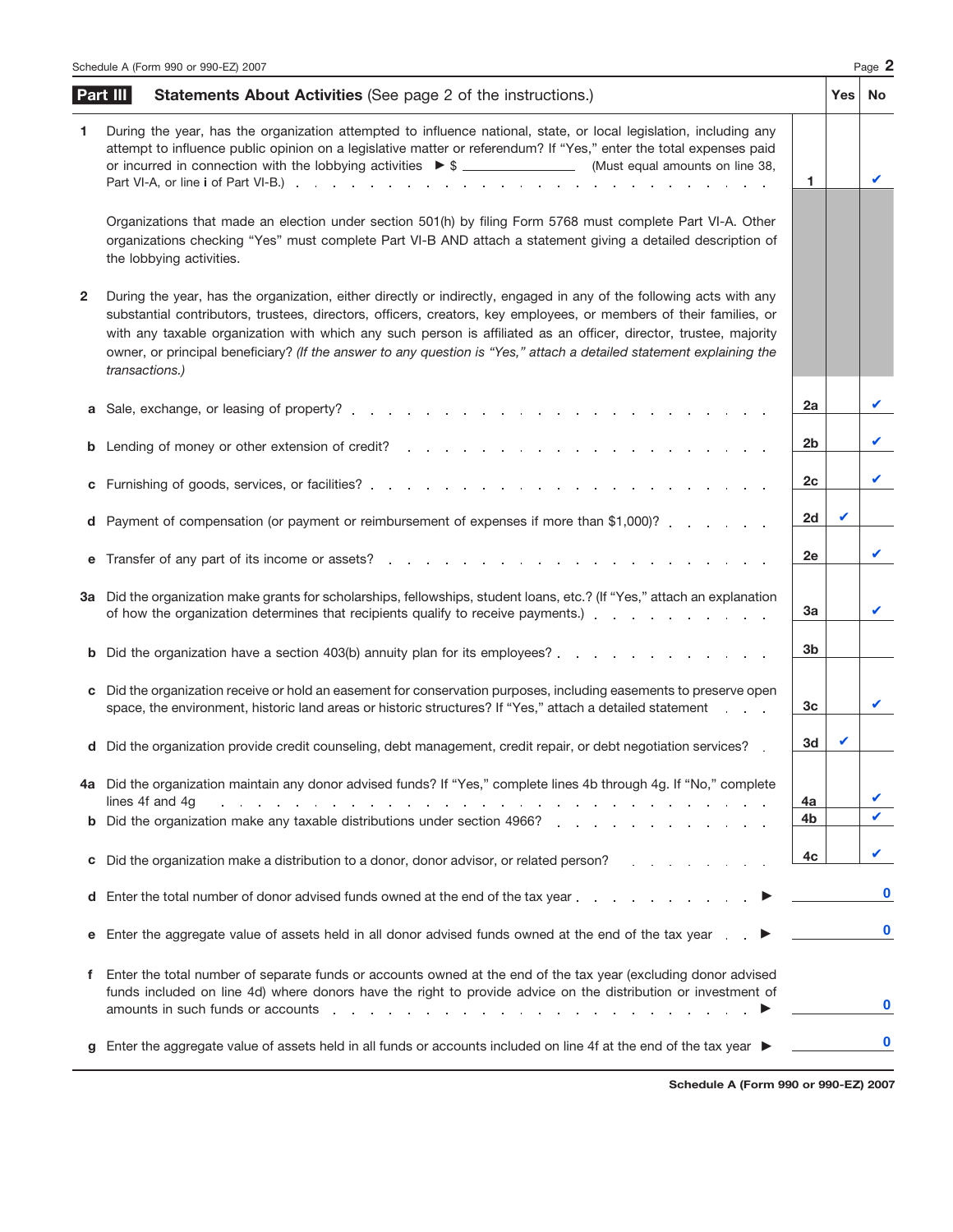|     |         | Page $3$<br>Schedule A (Form 990 or 990-EZ) 2007                                                                                                                                                                                                                                                                                                                                                                                                                                                                      |
|-----|---------|-----------------------------------------------------------------------------------------------------------------------------------------------------------------------------------------------------------------------------------------------------------------------------------------------------------------------------------------------------------------------------------------------------------------------------------------------------------------------------------------------------------------------|
|     | Part IV | <b>Reason for Non-Private Foundation Status</b> (See pages 4 through 8 of the instructions.)                                                                                                                                                                                                                                                                                                                                                                                                                          |
|     |         | I certify that the organization is not a private foundation because it is: (Please check only ONE applicable box.)                                                                                                                                                                                                                                                                                                                                                                                                    |
| 5   |         | A church, convention of churches, or association of churches. Section 170(b)(1)(A)(i).                                                                                                                                                                                                                                                                                                                                                                                                                                |
| 6   |         | A school. Section 170(b)(1)(A)(ii). (Also complete Part V.)                                                                                                                                                                                                                                                                                                                                                                                                                                                           |
|     |         | A hospital or a cooperative hospital service organization. Section 170(b)(1)(A)(iii).                                                                                                                                                                                                                                                                                                                                                                                                                                 |
| 8   |         | A federal, state, or local government or governmental unit. Section 170(b)(1)(A)(v).                                                                                                                                                                                                                                                                                                                                                                                                                                  |
| 9   |         | A medical research organization operated in conjunction with a hospital. Section 170(b)(1)(A)(iii). Enter the hospital's name, city,                                                                                                                                                                                                                                                                                                                                                                                  |
| 10  |         | An organization operated for the benefit of a college or university owned or operated by a governmental unit. Section 170(b)(1)(A)(iv).<br>(Also complete the <b>Support Schedule</b> in Part IV-A.)                                                                                                                                                                                                                                                                                                                  |
|     |         | 11a <b>A</b> An organization that normally receives a substantial part of its support from a governmental unit or from the general public. Section<br>170(b)(1)(A)(vi). (Also complete the <b>Support Schedule</b> in Part IV-A.)                                                                                                                                                                                                                                                                                     |
| 11b |         | A community trust. Section 170(b)(1)(A)(vi). (Also complete the <b>Support Schedule</b> in Part IV-A.)                                                                                                                                                                                                                                                                                                                                                                                                                |
| 12  |         | An organization that normally receives: (1) more than 33%% of its support from contributions, membership fees, and gross receipts<br>from activities related to its charitable, etc., functions—subject to certain exceptions, and (2) no more than 331/3% of its support<br>from gross investment income and unrelated business taxable income (less section 511 tax) from businesses acquired by the<br>organization after June 30, 1975. See section 509(a)(2). (Also complete the Support Schedule in Part IV-A.) |

An organization that is not controlled by any disqualified persons (other than foundation managers) and otherwise meets the **13** requirements of section 509(a)(3). Check the box that describes the type of supporting organization:

Type I Type II Type III-Functionally Integrated Type III-Other

| Provide the following information about the supported organizations. (See page 8 of the instructions.) |                                                                                                                          |                                                 |                                        |                                                                     |                             |
|--------------------------------------------------------------------------------------------------------|--------------------------------------------------------------------------------------------------------------------------|-------------------------------------------------|----------------------------------------|---------------------------------------------------------------------|-----------------------------|
| (a)<br>Name(s) of supported organization(s)                                                            | (b)<br>(c)<br><b>Employer</b><br>Type of<br><b>identification</b><br>organization<br>(described in lines<br>number (EIN) |                                                 |                                        | (d)<br>Is the supported<br>organization listed in<br>the supporting | (e)<br>Amount of<br>support |
|                                                                                                        |                                                                                                                          | 5 through 12<br>above or <b>IRC</b><br>section) | organization's<br>governing documents? |                                                                     |                             |
|                                                                                                        |                                                                                                                          |                                                 | <b>Yes</b>                             | <b>No</b>                                                           |                             |
|                                                                                                        |                                                                                                                          |                                                 |                                        |                                                                     |                             |
|                                                                                                        |                                                                                                                          |                                                 |                                        |                                                                     |                             |
|                                                                                                        |                                                                                                                          |                                                 |                                        |                                                                     |                             |
|                                                                                                        |                                                                                                                          |                                                 |                                        |                                                                     |                             |
|                                                                                                        |                                                                                                                          |                                                 |                                        |                                                                     |                             |
|                                                                                                        |                                                                                                                          |                                                 |                                        |                                                                     |                             |
| Total.<br>and the company of the com-                                                                  |                                                                                                                          | the contract of the contract of the             |                                        | $\blacktriangleright$<br>the company of the company of the          |                             |

14  $\Box$  An organization organized and operated to test for public safety. Section 509(a)(4). (See page 8 of the instructions.)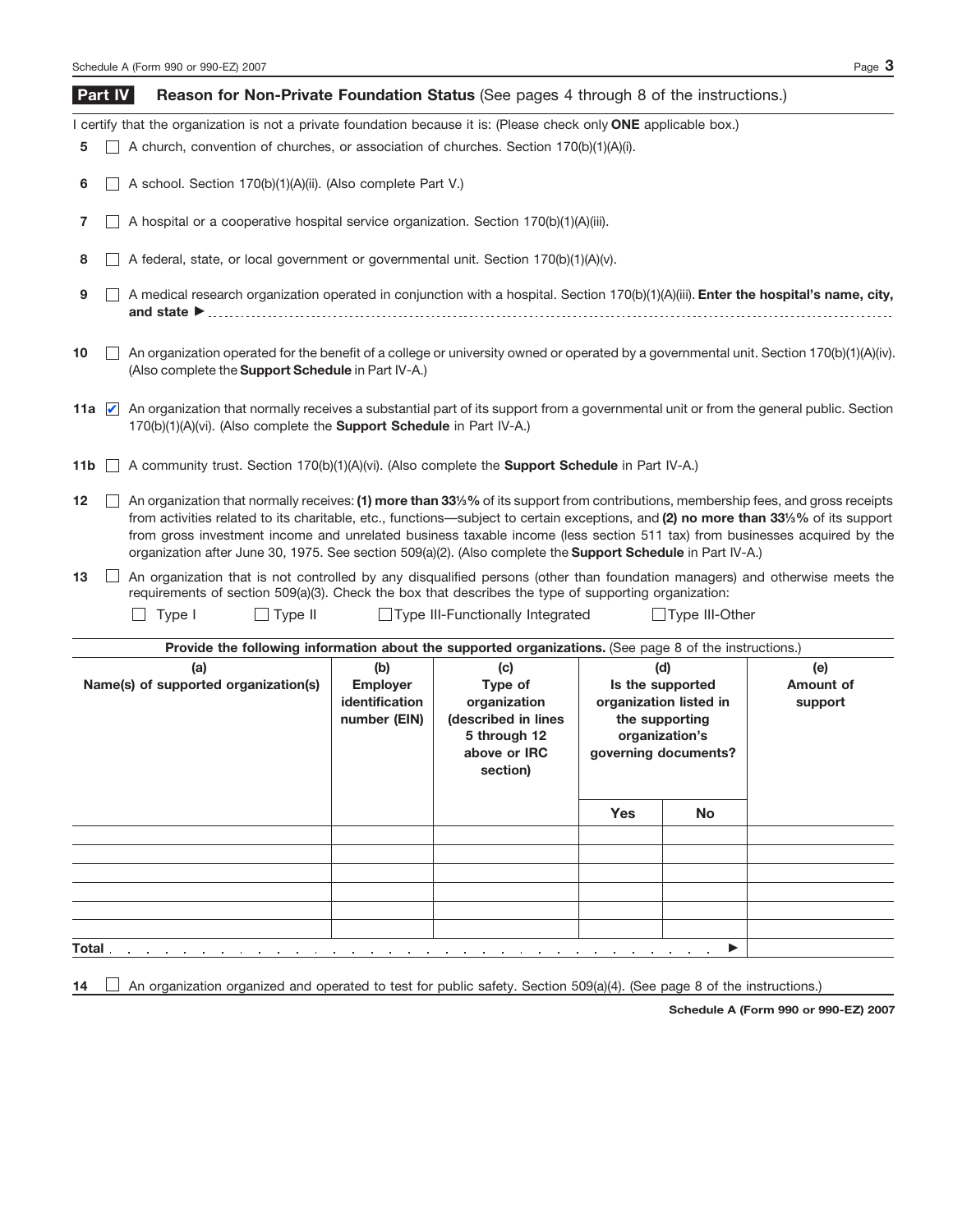Schedule A (Form 990 or 990-EZ) 2007 Page **4 Support Schedule** (Complete only if you checked a box on line 10, 11, or 12.) *Use cash method of accounting.* **Part IV-A Calendar year (or fiscal year beginning in)** © **(a)** 2006 **(b)** 2005 **(c)** 2004 **(d)** 2003 **(e)** Total **15 16** Membership fees received **17** Gross receipts from admissions, merchandise sold or services performed, or furnishing of facilities in any activity that is related to the organization's charitable, etc., purpose **18** Gross income from interest, dividends, amounts received from payments on securities loans (section 512(a)(5)), rents, royalties, income from similar sources, and unrelated business taxable income (less section 511 taxes) from businesses acquired by the organization after June 30, 1975 **19** Net income from unrelated business activities not included in line 18 Tax revenues levied for the organization's **20** Gifts, grants, and contributions received. (Do not include unusual grants. See line 28.) **Note:** *You may use the worksheet in the instructions for converting from the accrual to the cash method of accounting.*

|    | include gain or (loss) from sale of capital assets                                                                                                                                                                             |  |            |               |
|----|--------------------------------------------------------------------------------------------------------------------------------------------------------------------------------------------------------------------------------|--|------------|---------------|
| 23 | Total of lines 15 through 22                                                                                                                                                                                                   |  |            |               |
| 24 | Line 23 minus line $17 \cdot 11 \cdot 11 \cdot 11 \cdot 11$                                                                                                                                                                    |  |            |               |
| 25 | Enter 1% of line 23                                                                                                                                                                                                            |  |            |               |
| 26 | <b>Organizations described on lines 10 or 11:</b> a Enter 2% of amount in column (e), line 24 $\ldots$                                                                                                                         |  | 26a        |               |
|    | <b>b</b> Prepare a list for your records to show the name of and amount contributed by each person (other than a<br>governmental unit or publicly supported organization) whose total gifts for 2003 through 2006 exceeded the |  | 26b        |               |
|    | amount shown in line 26a. Do not file this list with your return. Enter the total of all these excess amounts                                                                                                                  |  |            |               |
|    |                                                                                                                                                                                                                                |  | 26c        |               |
|    | d Add: Amounts from column (e) for lines: 18 ______________ 19 _________________                                                                                                                                               |  |            |               |
|    |                                                                                                                                                                                                                                |  | <b>26d</b> |               |
|    |                                                                                                                                                                                                                                |  | <b>26e</b> |               |
|    | f Public support percentage (line 26e (numerator) divided by line 26c (denominator)) e a second-                                                                                                                               |  | <b>26f</b> | $\frac{0}{0}$ |

**Organizations described on line 12: a** For amounts included in lines 15, 16, and 17 that were received from a "disqualified person," prepare a list for your records to show the name of, and total amounts received in each year from, each "disqualified person." **Do not file this list with your return.** Enter the sum of such amounts for each year: **27**

(2006) (2005) (2004) (2003)

**b** For any amount included in line 17 that was received from each person (other than "disqualified persons"), prepare a list for your records to show the name of, and amount received for each year, that was more than the **larger** of **(1)** the amount on line 25 for the year or **(2)** \$5,000. (Include in the list organizations described in lines 5 through 11b, as well as individuals.) **Do not file this list with your return.** After computing the difference between the amount received and the larger amount described in **(1)** or **(2),** enter the sum of these differences (the excess amounts) for each year:

| ື |  |
|---|--|
|   |  |

benefit and either paid to it or expended on

the company of the company of

**Service State** 

The value of services or facilities furnished to the organization by a governmental unit without charge. Do not include the value of services or facilities generally furnished to the

Other income. Attach a schedule. Do not

its behalf

**21**

**22**

public without charge

| c Add: Amounts from column (e) for lines: $15$ ______________ 16 ______________                                           |     |      |
|---------------------------------------------------------------------------------------------------------------------------|-----|------|
| $20^{\circ}$<br>$\sqrt{2}$                                                                                                | 27c |      |
| <b>d</b> Add: Line 27a total                                                                                              | 27d |      |
| e Public support (line 27c total minus line 27d total).                                                                   | 27e |      |
| <b>f</b> Total support for section 509(a)(2) test: Enter amount from line 23, column (e) $\blacktriangleright$ <b>27f</b> |     |      |
| g Public support percentage (line 27e (numerator) divided by line 27f (denominator))                                      | 27g | $\%$ |
| h Investment income percentage (line 18, column (e) (numerator) divided by line 27f (denominator)). ▶                     | 27h | $\%$ |

**28 Unusual Grants:** For an organization described in line 10, 11, or 12 that received any unusual grants during 2003 through 2006, prepare a list for your records to show, for each year, the name of the contributor, the date and amount of the grant, and a brief description of the nature of the grant. **Do not file this list with your return.** Do not include these grants in line 15.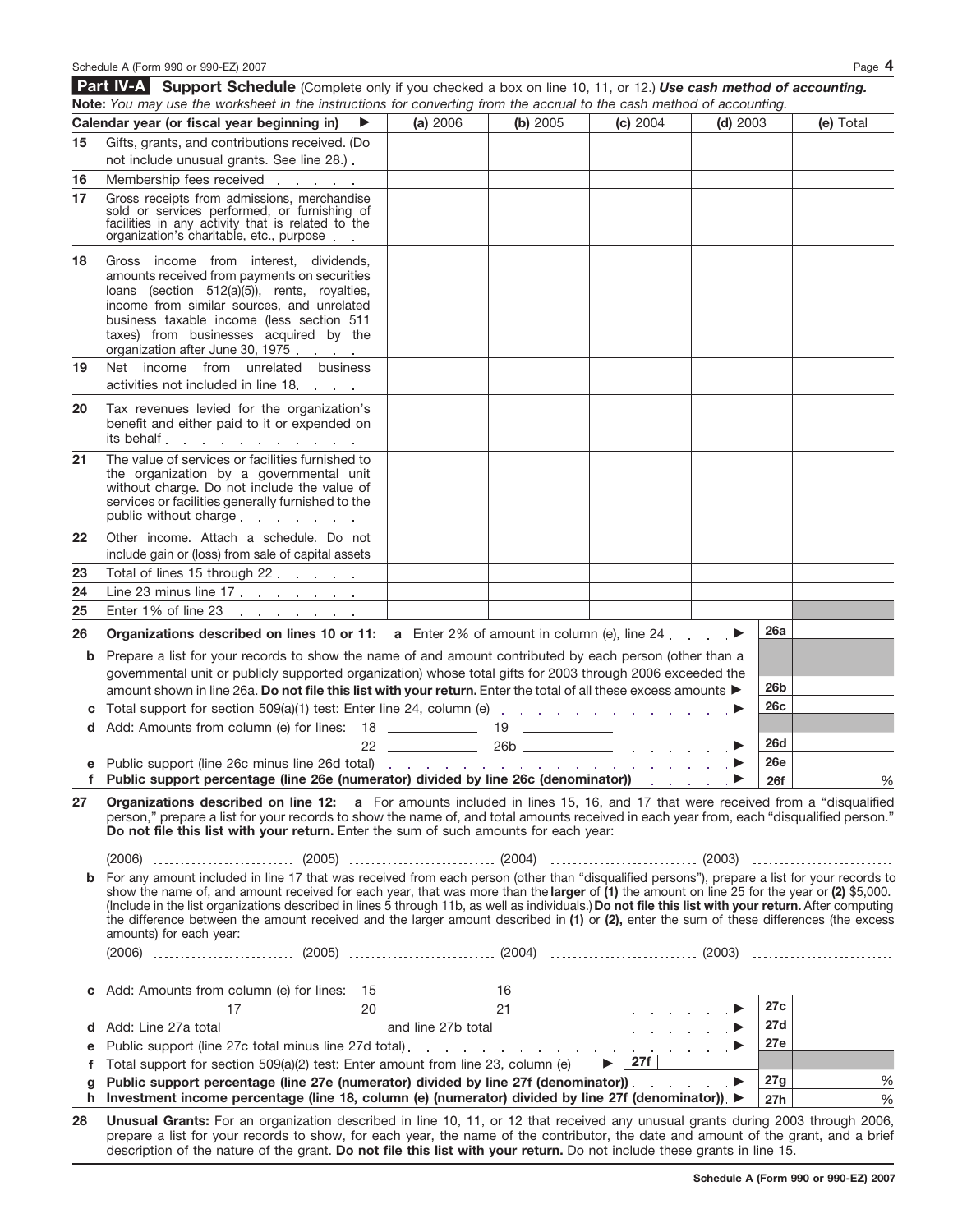|         | Schedule A (Form 990 or 990-EZ) 2007                                                                                                                                                                                                                                                                                                                                                                                                      |                                           |            | Page $5$  |
|---------|-------------------------------------------------------------------------------------------------------------------------------------------------------------------------------------------------------------------------------------------------------------------------------------------------------------------------------------------------------------------------------------------------------------------------------------------|-------------------------------------------|------------|-----------|
|         | Part V<br>Private School Questionnaire (See page 9 of the instructions.)<br>(To be completed ONLY by schools that checked the box on line 6 in Part IV)                                                                                                                                                                                                                                                                                   |                                           |            |           |
| 29      | Does the organization have a racially nondiscriminatory policy toward students by statement in its charter, bylaws,<br>other governing instrument, or in a resolution of its governing body?<br>a construction of the construction of the                                                                                                                                                                                                 | 29                                        | <b>Yes</b> | <b>No</b> |
| 30      | Does the organization include a statement of its racially nondiscriminatory policy toward students in all its<br>brochures, catalogues, and other written communications with the public dealing with student admissions,<br>programs, and scholarships?<br>the contract of the contract of the contract of the contract of the contract of                                                                                               | 30                                        |            |           |
| 31      | Has the organization publicized its racially nondiscriminatory policy through newspaper or broadcast media during<br>the period of solicitation for students, or during the registration period if it has no solicitation program, in a way<br>that makes the policy known to all parts of the general community it serves?<br>If "Yes," please describe; if "No," please explain. (If you need more space, attach a separate statement.) | 31                                        |            |           |
| 32<br>b | Does the organization maintain the following:<br>a Records indicating the racial composition of the student body, faculty, and administrative staff?<br>Records documenting that scholarships and other financial assistance are awarded on a racially nondiscriminatory                                                                                                                                                                  | 32a                                       |            |           |
| C<br>d  | basis?<br>and the state of the state of the state of the state of the state of the state of the state of the state of the<br><b>Contract Contract Contract</b><br>Copies of all catalogues, brochures, announcements, and other written communications to the public dealing<br>Copies of all material used by the organization or on its behalf to solicit contributions?                                                                | 32 <sub>b</sub><br>32 <sub>c</sub><br>32d |            |           |
|         | If you answered "No" to any of the above, please explain. (If you need more space, attach a separate statement.)                                                                                                                                                                                                                                                                                                                          |                                           |            |           |
| 33      | Does the organization discriminate by race in any way with respect to:                                                                                                                                                                                                                                                                                                                                                                    |                                           |            |           |
| а       |                                                                                                                                                                                                                                                                                                                                                                                                                                           | <b>33a</b>                                |            |           |
| b       |                                                                                                                                                                                                                                                                                                                                                                                                                                           | 33 <sub>b</sub>                           |            |           |
| с       |                                                                                                                                                                                                                                                                                                                                                                                                                                           | 33c                                       |            |           |
|         | d Scholarships or other financial assistance?                                                                                                                                                                                                                                                                                                                                                                                             | <b>33d</b>                                |            |           |
| е       | <b>Educational policies?</b>                                                                                                                                                                                                                                                                                                                                                                                                              | 33e                                       |            |           |
| f       | Use of facilities?                                                                                                                                                                                                                                                                                                                                                                                                                        | 33f                                       |            |           |
| g       | Athletic programs?                                                                                                                                                                                                                                                                                                                                                                                                                        | 33 <sub>g</sub>                           |            |           |
| h       | Other extracurricular activities?                                                                                                                                                                                                                                                                                                                                                                                                         | 33h                                       |            |           |
|         | If you answered "Yes" to any of the above, please explain. (If you need more space, attach a separate statement.)                                                                                                                                                                                                                                                                                                                         |                                           |            |           |
|         |                                                                                                                                                                                                                                                                                                                                                                                                                                           |                                           |            |           |
| 34a     | Does the organization receive any financial aid or assistance from a governmental agency?                                                                                                                                                                                                                                                                                                                                                 | 34a                                       |            |           |
| b       | Has the organization's right to such aid ever been revoked or suspended?<br>If you answered "Yes" to either 34a or b, please explain using an attached statement.                                                                                                                                                                                                                                                                         | 34b                                       |            |           |
| 35      | Does the organization certify that it has complied with the applicable requirements of sections 4.01 through 4.05<br>of Rev. Proc. 75-50, 1975-2 C.B. 587, covering racial nondiscrimination? If "No," attach an explanation                                                                                                                                                                                                              | 35                                        |            |           |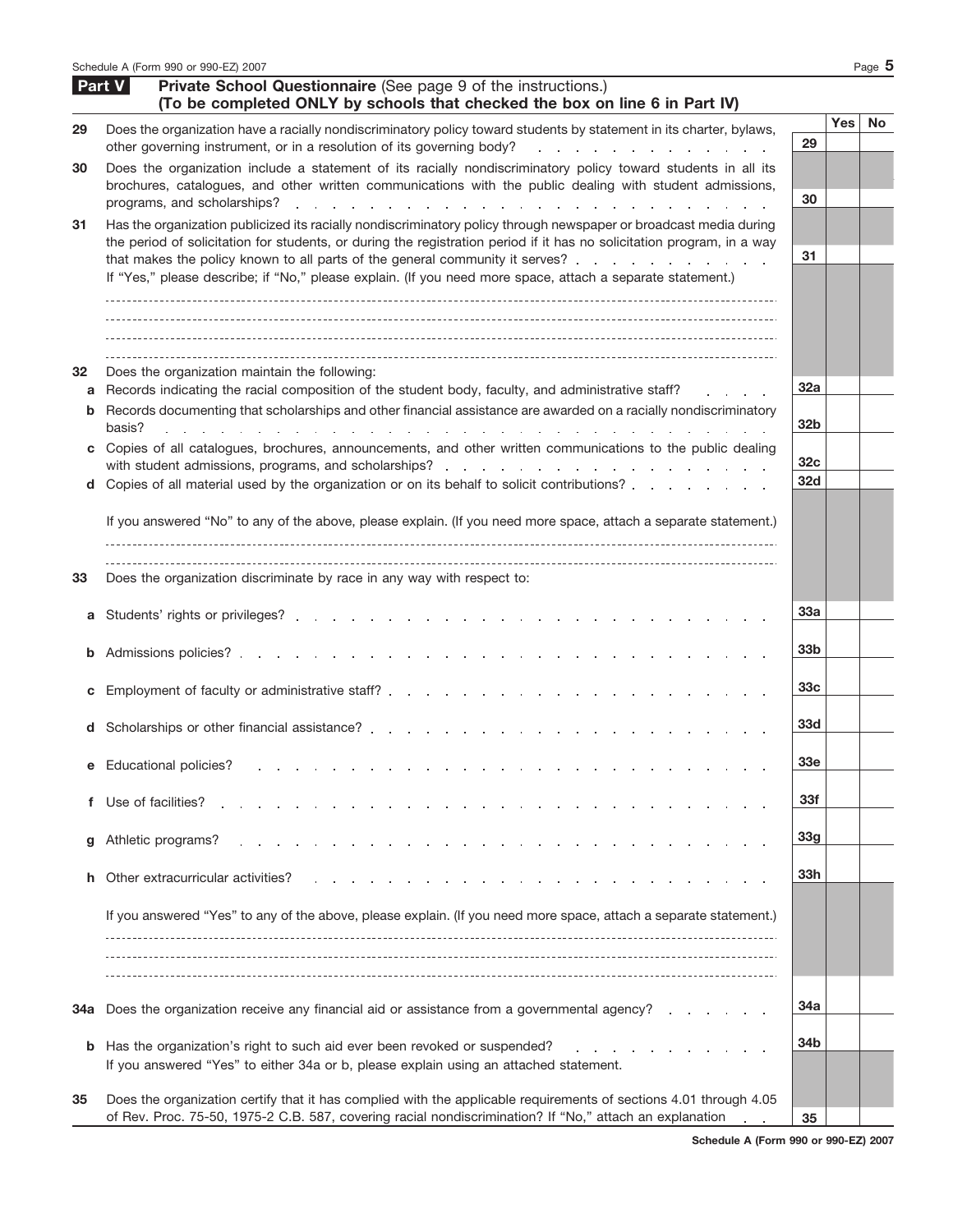**Lobbying Expenditures by Electing Public Charities** (See page 11 of the instructions.) (To be completed **ONLY** by an eligible organization that filed Form 5768) **Part VI-A**

|    | if the organization belongs to an affiliated group. Check $\triangleright$ <b>b</b> [<br>Check $\triangleright$ a                                                                                                                                                                                                                                |    | if you checked "a" and "limited control" provisions apply. |                                                             |
|----|--------------------------------------------------------------------------------------------------------------------------------------------------------------------------------------------------------------------------------------------------------------------------------------------------------------------------------------------------|----|------------------------------------------------------------|-------------------------------------------------------------|
|    | <b>Limits on Lobbying Expenditures</b><br>(The term "expenditures" means amounts paid or incurred.)                                                                                                                                                                                                                                              |    | (a)<br>Affiliated group<br>totals                          | (b)<br>To be completed<br>for all electing<br>organizations |
| 36 | Total lobbying expenditures to influence public opinion (grassroots lobbying)                                                                                                                                                                                                                                                                    | 36 |                                                            |                                                             |
| 37 | Total lobbying expenditures to influence a legislative body (direct lobbying).                                                                                                                                                                                                                                                                   | 37 |                                                            |                                                             |
| 38 | Total lobbying expenditures (add lines 36 and 37) $\ldots$ $\ldots$ $\ldots$ $\ldots$ $\ldots$ $\ldots$                                                                                                                                                                                                                                          | 38 |                                                            |                                                             |
| 39 |                                                                                                                                                                                                                                                                                                                                                  | 39 |                                                            |                                                             |
| 40 |                                                                                                                                                                                                                                                                                                                                                  | 40 |                                                            |                                                             |
| 41 | Lobbying nontaxable amount. Enter the amount from the following table—                                                                                                                                                                                                                                                                           |    |                                                            |                                                             |
|    | If the amount on line 40 is—<br>The lobbying nontaxable amount is-                                                                                                                                                                                                                                                                               |    |                                                            |                                                             |
|    | Not over \$500,000 20% of the amount on line 40                                                                                                                                                                                                                                                                                                  |    |                                                            |                                                             |
|    | Over \$500,000 but not over \$1,000,000 . \$100,000 plus 15% of the excess over \$500,000                                                                                                                                                                                                                                                        |    |                                                            |                                                             |
|    | Over \$1,000,000 but not over \$1,500,000<br>\$175,000 plus 10% of the excess over \$1,000,000                                                                                                                                                                                                                                                   | 41 |                                                            |                                                             |
|    | Over \$1,500,000 but not over \$17,000,000<br>\$225,000 plus 5% of the excess over \$1,500,000                                                                                                                                                                                                                                                   |    |                                                            |                                                             |
|    | Over \$17,000,000 example a series and the series of the series of the series of the series of the series of the<br>$$1,000,000$ and $$1,000,000$ and $$2,000,000$ and $$3,000,000$ and $$3,000,000$ and $$3,000,000$ and $$3,000,000$ and $$3,000,000$ and $$3,000,000$ and $$3,000,000$ and $$3,000,000$ and $$3,000,000$ and $$3,000,000$ and |    |                                                            |                                                             |
| 42 | Grassroots nontaxable amount (enter 25% of line 41).                                                                                                                                                                                                                                                                                             | 42 |                                                            |                                                             |
| 43 | Subtract line 42 from line 36. Enter -0- if line 42 is more than line 36.                                                                                                                                                                                                                                                                        | 43 |                                                            |                                                             |
| 44 | Subtract line 41 from line 38. Enter -0- if line 41 is more than line 38.                                                                                                                                                                                                                                                                        | 44 |                                                            |                                                             |
|    | <b>Caution:</b> If there is an amount on either line 43 or line 44, you must file Form 4720.                                                                                                                                                                                                                                                     |    |                                                            |                                                             |

## **4-Year Averaging Period Under Section 501(h)** (Some organizations that made a section 501(h) election do not have to complete all of the five columns below. See the instructions for lines 45 through 50 on page 13 of the instructions.)

|                       |                                                                                                                                                                                                                                                                                                                                                                                                                                                   | Lobbying Expenditures During 4-Year Averaging Period |             |             |             |           |              |  |
|-----------------------|---------------------------------------------------------------------------------------------------------------------------------------------------------------------------------------------------------------------------------------------------------------------------------------------------------------------------------------------------------------------------------------------------------------------------------------------------|------------------------------------------------------|-------------|-------------|-------------|-----------|--------------|--|
|                       | Calendar year (or<br>fiscal year beginning in) ▶                                                                                                                                                                                                                                                                                                                                                                                                  | (a)<br>2007                                          | (b)<br>2006 | (c)<br>2005 | (d)<br>2004 |           | (e)<br>Total |  |
| 45                    | Lobbying nontaxable amount                                                                                                                                                                                                                                                                                                                                                                                                                        |                                                      |             |             |             |           |              |  |
| 46                    | Lobbying ceiling amount (150% of line 45(e))                                                                                                                                                                                                                                                                                                                                                                                                      |                                                      |             |             |             |           |              |  |
| 47                    | Total lobbying expenditures                                                                                                                                                                                                                                                                                                                                                                                                                       |                                                      |             |             |             |           |              |  |
| 48                    | Grassroots nontaxable amount example of the state of the state of the state of the state of the state of the state of the state of the state of the state of the state of the state of the state of the state of the state of                                                                                                                                                                                                                     |                                                      |             |             |             |           |              |  |
| 49                    | Grassroots ceiling amount (150% of line 48(e))                                                                                                                                                                                                                                                                                                                                                                                                    |                                                      |             |             |             |           |              |  |
| 50                    | Grassroots lobbying expenditures                                                                                                                                                                                                                                                                                                                                                                                                                  |                                                      |             |             |             |           |              |  |
|                       | Part VI-B<br><b>Lobbying Activity by Nonelecting Public Charities</b><br>(For reporting only by organizations that did not complete Part VI-A) (See page 14 of the instructions.)                                                                                                                                                                                                                                                                 |                                                      |             |             |             |           |              |  |
|                       | During the year, did the organization attempt to influence national, state or local legislation, including any<br>attempt to influence public opinion on a legislative matter or referendum, through the use of:                                                                                                                                                                                                                                  |                                                      |             |             | <b>Yes</b>  | <b>No</b> | Amount       |  |
| a<br>b<br>C<br>d<br>е | Volunteers<br>and the contract of the contract of the contract of the contract of the contract of the contract of<br>Paid staff or management (Include compensation in expenses reported on lines c through h.).<br>Publications, or published or broadcast statements entitled by the statements of the statements of the statements of the statements of the statements of the statements of the statements of the statements of the statements |                                                      |             |             |             |           |              |  |
| a                     | Grants to other organizations for lobbying purposes entering and and an analyzed of the control of the control of the control of the control of the control of the control of the control of the control of the control of the<br>Direct contact with legislators, their staffs, government officials, or a legislative body.<br>Rallies, demonstrations, seminars, conventions, speeches, lectures, or any other means                           |                                                      |             |             |             |           |              |  |

**i** Total lobbying expenditures (Add lines **c** through **h.**)  $\mathbb{R}$ If "Yes" to any of the above, also attach a statement giving a detailed description of the lobbying activities.